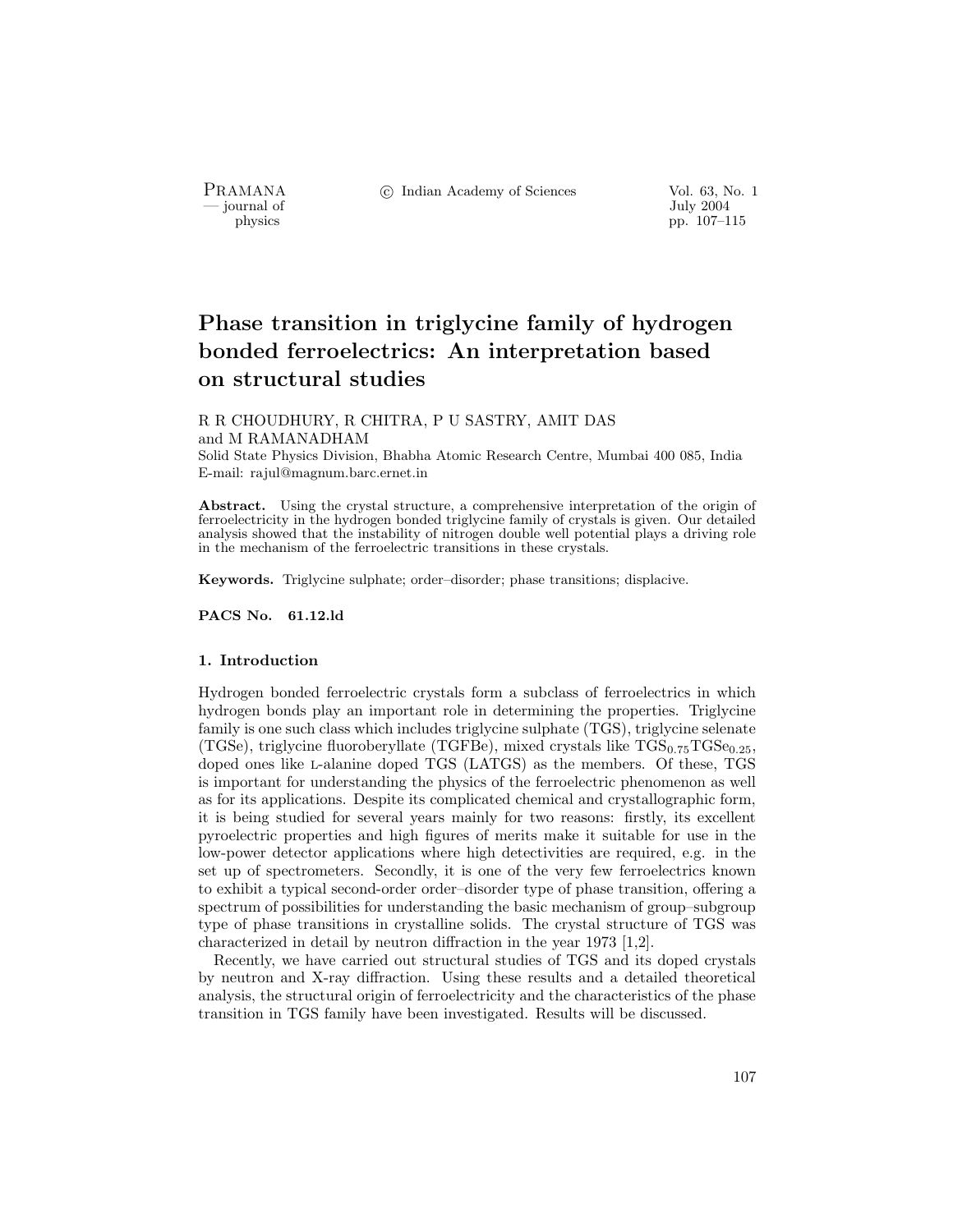R R Choudhury et al



Figure 1. TGS structure in paraelectric and ferroelectric phases.

### 2. Structures of crystals belonging to triglycine family

The unit cell of TGS consists of three glycine groups, namely glycine-I (GI), glycine-II (GII), glycine-III (GIII) and a sulphate ion in an asymmetric unit. The structures of its ferroelectric and paraelectric phases were determined using neutron as well as X-ray diffraction [1,2] with the space groups being  $P2<sub>1</sub>$  and  $P2<sub>1</sub>/m$  respectively. As shown in figure 1, the two glycine groups GII and GIII are quasi-planar. They are arranged nearly perpendicular to the polar b-axis and are connected together by a strong hydrogen bond GIII-HO31–GII. The hydrogen atom in this H-bond has two equivalent positions, HO31, HO31', which are closer to GIII and GII respectively. The GI lies close to the  $ac$  plane at 0.25b with its two carbon atoms and two oxygen atoms lying almost in the  $ac$  plane at  $0.25b$  whereas the nitrogen is displaced significantly from the plane. The  $\text{NH}_3^+$  group of GI has two equivalent positions, one on the left  $(L)$  and the other on the right  $(R)$  of the above-mentioned ac plane. For temperatures higher than transition temperature  $(T_c)$ , the hydrogen in the H-bond GIII-H-GII and the  $NH_3^+$  group of GI are disordered between their equivalent sites making the ac plane (at  $0.25b$  (M)) a statistical mirror plane [3]. A comparison of the average amplitudes of motion of the heavy atoms near  $T_c$  shows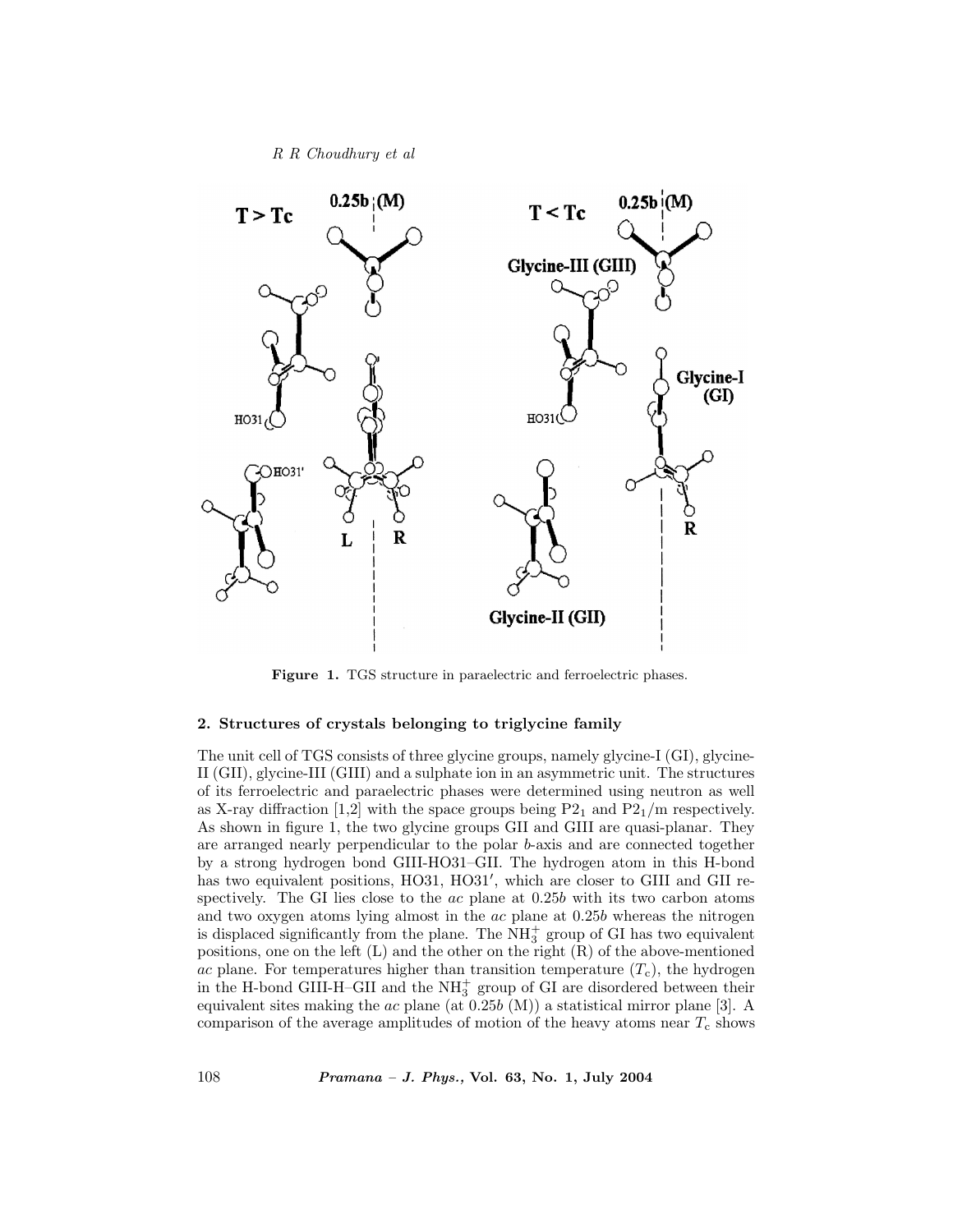that the nitrogen atom of GI has a maximum amplitude in the b direction, which points to a possible driving role for the nitrogen double-well instability in the mechanism of the ferroelectric transition. Also, the insignificant effect of deuteration on the dielectric properties of TGS (e.g.  $T_c$  is increased by only about 3% in TGS as compared to 80% increase in KDP) suggests that the role of hydrogen tunneling in the H-bond GIII-H–GII may be less dominant as compared to the dynamics of  $NH<sub>3</sub><sup>+</sup>$  group of GI. The structure of the two ferroelectric domains of TGS are a mirror mage of each other [3]. When the polarization of a TGS unit cell reverses, the NH<sub>3</sub> group of GI moves from one of its equivalent positions, say L to the other R and the hydrogen in the H-bond GIII-H–GII moves along the bond from one of its equivalent positions  $HO31'$  to the other HO31.

The major disadvantage of using ferroelectric crystals as pyroelectrics is the possibility of a single domain crystal becoming multi-domain (i.e. depoling of the crystals) during the application. One of the effective ways of preventing depoling in TGS is by doping it with alanine  $(NH_2CHCH_3COOH)$ , which is a molecule similar to glycine ( $NH<sub>2</sub>CH<sub>2</sub>COOH$ ) with the only difference being the presence of  $-CH_3$  group in alanine in place of one of the two  $\alpha$ -hydrogens of glycine. It is found that the addition of alanine to TGS results in a net internal bias field and the crystals containing alanine retain their self-bias even after prolonged heating above the Curie temperature as well as after the application of large reverse bias electric fields.

In order to understand the origin of this self-bias field, we carried out single crystal neutron diffraction study on l-alanine doped TGS (LATGS) crystals at Dhruva reactor, Trombay [4]. The results of the refinement of the structure  $(R(F_0^2)$ 0.0439) were inconclusive as far as the indication in difference Fourier map was concerned. However, assuming a partial substitution at some of the glycine sites, the modeling of alanine in TGS unit cell lead to the conclusion that the zwitterionic site (GII) in TGS is the most preferred site of occupation of l-alanine [5]. This was contrary to the earlier view (which is based mainly on dielectric studies on LATGS) that the substitution may take place at GI site [6]. The problem with this interpretation, which stated that the prevention of depoling in LATGS is a result of the destruction of mirror symmetry of the unit cell by keeping the alanine at GI site, was that the substitution at not only the GI site but also at the GII or GIII site can break the mirror symmetry. Hence, according to the above argument, GII and GIII can also be possible sites of occupancy of alanine. A close look at the structural changes taking place in TGS during the polarization reversal shows that NH<sup>+</sup> <sup>3</sup> group of GI undergoes maximum displacement during polarization reversal suggesting that the most effective way of preventing polarization reversal in TGS is by preventing the movement of  $NH_3^+$  group of GI. Based on this, the prevention of depoling of TGS by l-alanine substitution at zwitterionic site (GII) could be explained as follows: when an l-alanine molecule occupies a zwitterionic GII, its  $\overline{CH}_3$  group has close steric contact with the NH<sub>3</sub><sup>+</sup> group of GI when it occupies one of its equivalent positions L (figure 2). This is because the two groups, i.e.,  $CH_3$  group of L-alanine and  $NH_3^+$  group of GI at L site, occupy the same region in the asymmetric unit. As a result, in the unit cells in which l-alanine occupies the zwitterionc site (GII), the  $NH_3^+$  group of GI is forced to occupy the R site alone leading to the prevention of polarization reversal of the unit cell. Such unit cells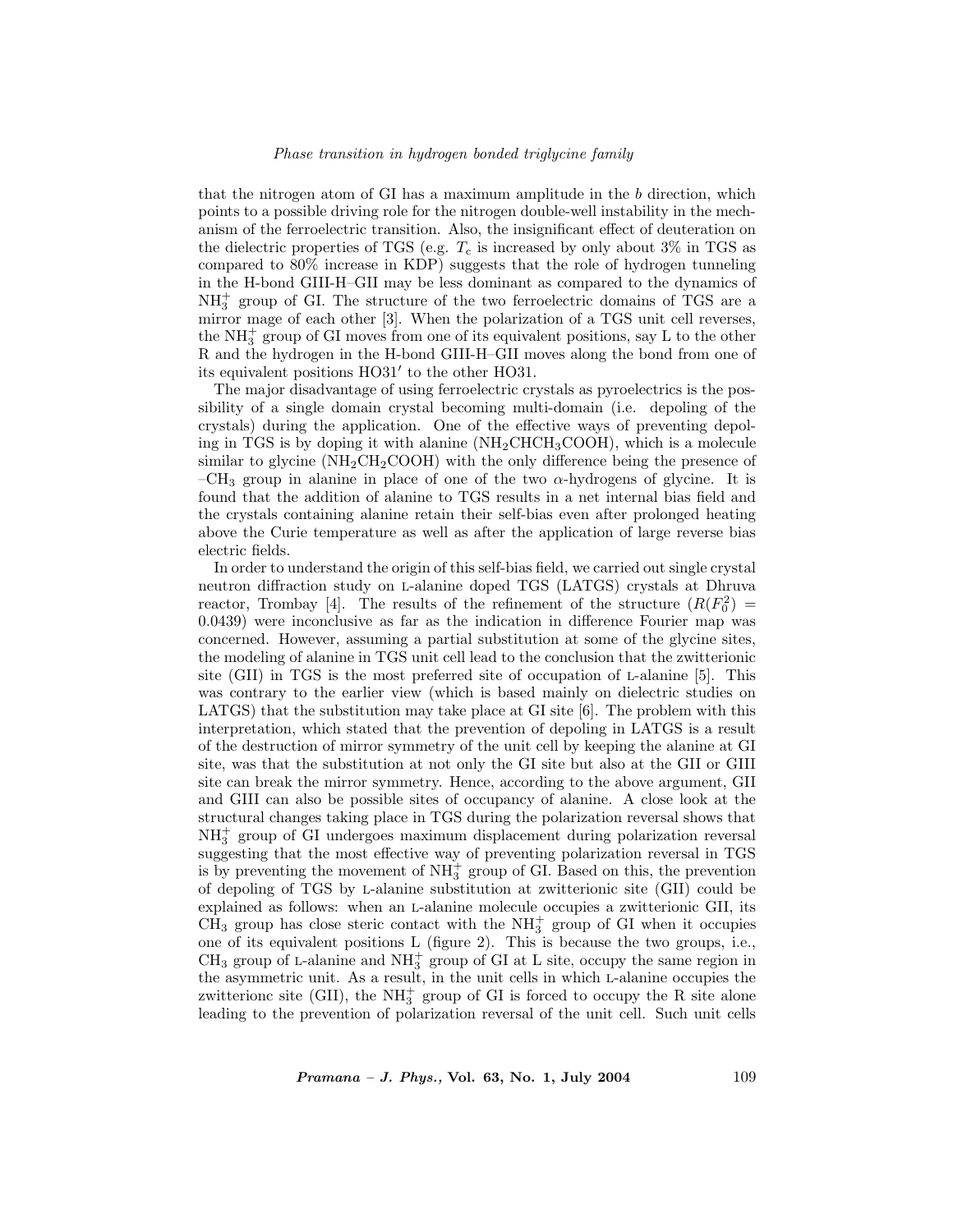R R Choudhury et al



Figure 2. An asymmetric unit of LATGS unit cell with l-alanine molecule occupying GII site. The figure shows close steric contact between  $-CH_3$  group of L-alanine and the  $\mathrm{NH}_3^+$  group of glycine-I occupying L position.

with irreversible polarization directions act as permanent dipoles embedded in the TGS lattice resulting in a net internal bias field within the crystal.

We also took up structural study of triglycine selenate (TGSe) which is isomorphous to TGS with the only difference being the presence of a selenate group  $(\text{SeO}_4^{2-})$  in TGSe in place of the sulphate group  $(\text{SO}_4^{2-})$  of TGS. Starting with the structural parameters of TGS, we have refined the structural parameters of TGSe with a final R-factor of  $9.11\%$  by Rietveld refinement using X-ray powder diffraction data and the Rietveld refinement software MPROF [7]. From these results, the cell parameters of TGSe were obtained as  $a = 9.520(1)$  Å,  $b = 12.8477(2)$  Å,  $c = 5.8658(6)$  Å,  $\beta = 110.554(5)$  with the unit cell volume 671.77 Å<sup>3</sup> which is about 5% larger than that of TGS. This is consistent as the selenate group is bigger in size than sulphate group.

# 3. Potential energy contour of  $NH_3^+$  group of glycine-I in triglycine crystals

As explained above, the  $NH_3^+$  group of GI plays an important role in the mechanism discussed. To get more insight into its importance, we have modeled the potential energy contour of the NH<sub>3</sub><sup>+</sup> group of GI as it flips between its two equivalent sites L and R in TGS. The coordinates (N1i) of the nitrogen atom of GI at its intermediate positions were generated by assuming that the atom moves along the arc  $N1-N1'$  of a circle with its center at CA1 and radius equal to CA1–N1 bond length (figure 3a). N1 and N1<sup>'</sup> are the positions of the nitrogen atom of GI when the  $NH_3^+$  group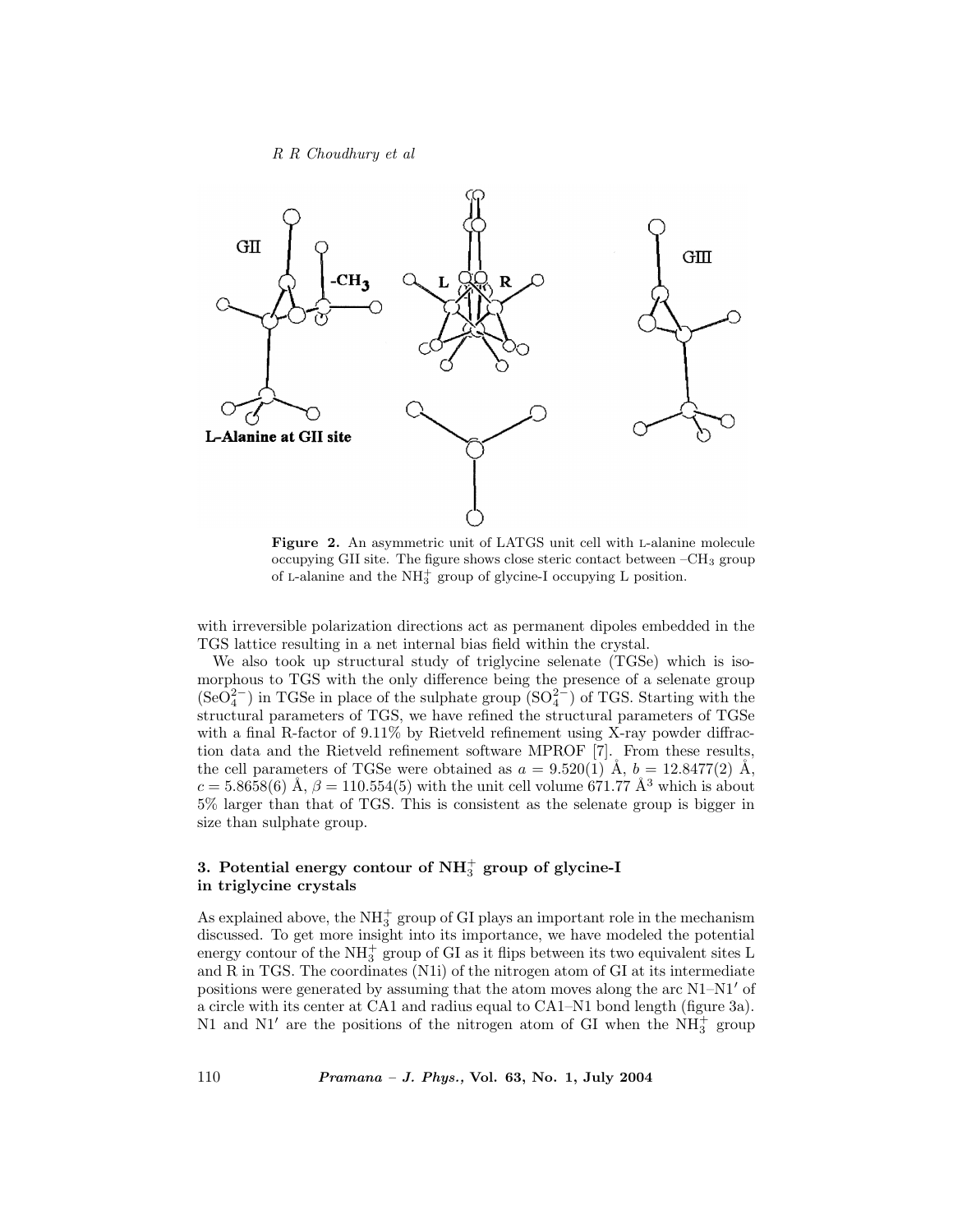occupies R and L positions respectively. Assuming ideal staggered conformation of  $NH_3^+$  at each of its positions (N1i), the coordinates of the three hydrogen atoms (Hs1i, Hs2i, Hs3i) of the group were generated. This was a reasonable assumption since the maximum deviation from the ideal staggered conformation as the group moves from R to L is within  $\pm 10^\circ$ . The energies of the three hydrogen bonds made by the NH<sup>+</sup> group of GI (N1i<sup>+</sup>–Hs1i–Os1, N1i<sup>+</sup>–Hs2i–O21, N1i<sup>+</sup>–Hs3i–O12) were calculated at each of its positions using the potential function  $(V_{\text{HB}})$  for bent  $N^+$ –H–O bonds proposed in [8,9].

$$
V_{\rm HB} = D_1 \{ 1 - \exp(-n_1(r - r_{01})^2/2r) \}
$$
  
-
$$
-CD_2 \{ \exp(-n_2(d - r_{02})^2/2Cd) \}
$$
  
+
$$
A \exp(-b(R - R_{\min})) - B/R^6,
$$
 (1)

where  $D_1 = 104.0 \text{ kcal/mol}, D_2 = 110.8 \text{ kcal/mol}, r_{01} = 1.014 \text{ Å}, r_{02} = 0.957 \text{ Å},$  $n_1 = 9.30 \text{ Å}^{-1}, n_2 = 9.06 \text{ Å}^{-1}, C = 0.715, A = 5.050 \text{ kcal/mol}, b = 7.854 \text{ Å}^{-1},$  $B = 1.812 \times 10^3$  Å<sup>6</sup> kcal/mol,  $R_{\text{min}} = 2.83$  Å. The variation of net hydrogen-bond energy  $V (V = V_{\text{HB1}} + V_{\text{HB2}} + V_{\text{HB3}})$  of the group with the distance x from the ac plane at 0.25b [10] (figure 3b) was found to be of the form  $V_{\text{TGS}}(x) = B_0 + Bx^2 + Ax^4$ , where  $B_0 = 11.83 \pm 0.51$  kcal/mol,  $B = -99.55 \pm 3.6$  Å<sup>-2</sup> kcal/mol,  $A = 152.12 \pm 4.5$  Å<sup>-4</sup> kcal/mol. When a L-alanine molecule occupies GII in LATGS unit cell, the two minima of  $V_{\text{TGS}}(x)$  no longer remain equivalent due to the increase in the energy of  $NH_3^+$  group when it occupies the L site because of the presence of  $CH_3$  group in close vicinity to it.

In a similar way as described above, starting with the structural parameters of TGSe as obtained by the Rietveld structure refinement, the potential energy contour for the NH<sub>3</sub><sup>+</sup> group of GI in TGSe (figure 3b) was obtained as  $V_{\text{TCSe}}(x) =$  $B'_0 + B'x^2 + A'x^4$ , where  $B'_0 = 2.5 \pm 0.31$  kcal/mol,  $B' = -37.04 \pm 2.9$  Å<sup>-2</sup> kcal/mol,  $A^{\prime} = 68.00 \pm 4.7$  Å<sup>-4</sup> kcal/mol. It was found that  $V_{\text{TGSe}}(x)$  is three times shallower than  $V_{TGS}(x)$  (figure 3b). This is mainly because the unit cell of TGSe is larger than that of TGS and hence the steric hindrance, which is the main cause of increase in potential energy as the group moves toward the plane M, is lesser in TGSe than in TGS.

# 4. Dipolar interaction energy between the  $-\mathrm{NH}_3^+$  groups of glycine-I in triglycine crystals

The bond between a nitrogen and a hydrogen is a polar bond having an average permanent dipole moment of 1.3 Debye. The  $NH_3^+$  group in TGS has three such polar bonds arranged in tetrahedral geometry; hence it has a net permanent dipole moment (p) of magnitude 1.4 Debye and direction along N–C bond. These permanent dipoles associated with the  $\text{NH}_3^+$  group of GI interact with each other and the net dipolar interaction energy of a dipole at the ith lattice site was calculated [10] using the expression  $E_i = 1/4\pi\varepsilon_0 \sum_j [\mathbf{p}_i \cdot \mathbf{p}_j - 3(\mathbf{p}_i \cdot \mathbf{r}_{ij})(\mathbf{p}_j \cdot \mathbf{r}_{ij})/\mathbf{r}_{ij}^2]/\mathbf{r}_{ij}^3$ . Here  $\mathbf{r}_{ij}$ 's are the displacement vectors between the dipoles  ${\bf p}_i$  and  ${\bf p}_j$  which are generated using the space group symmetry and cell parameters of the crystals. Considering the symmetry of the unit cell, the net dipole moment of a unit cell  $(\mu_{cell})$  due to these permanent dipoles  $(p)$  associated with the NH<sub>3</sub><sup>+</sup> group of GI was obtained as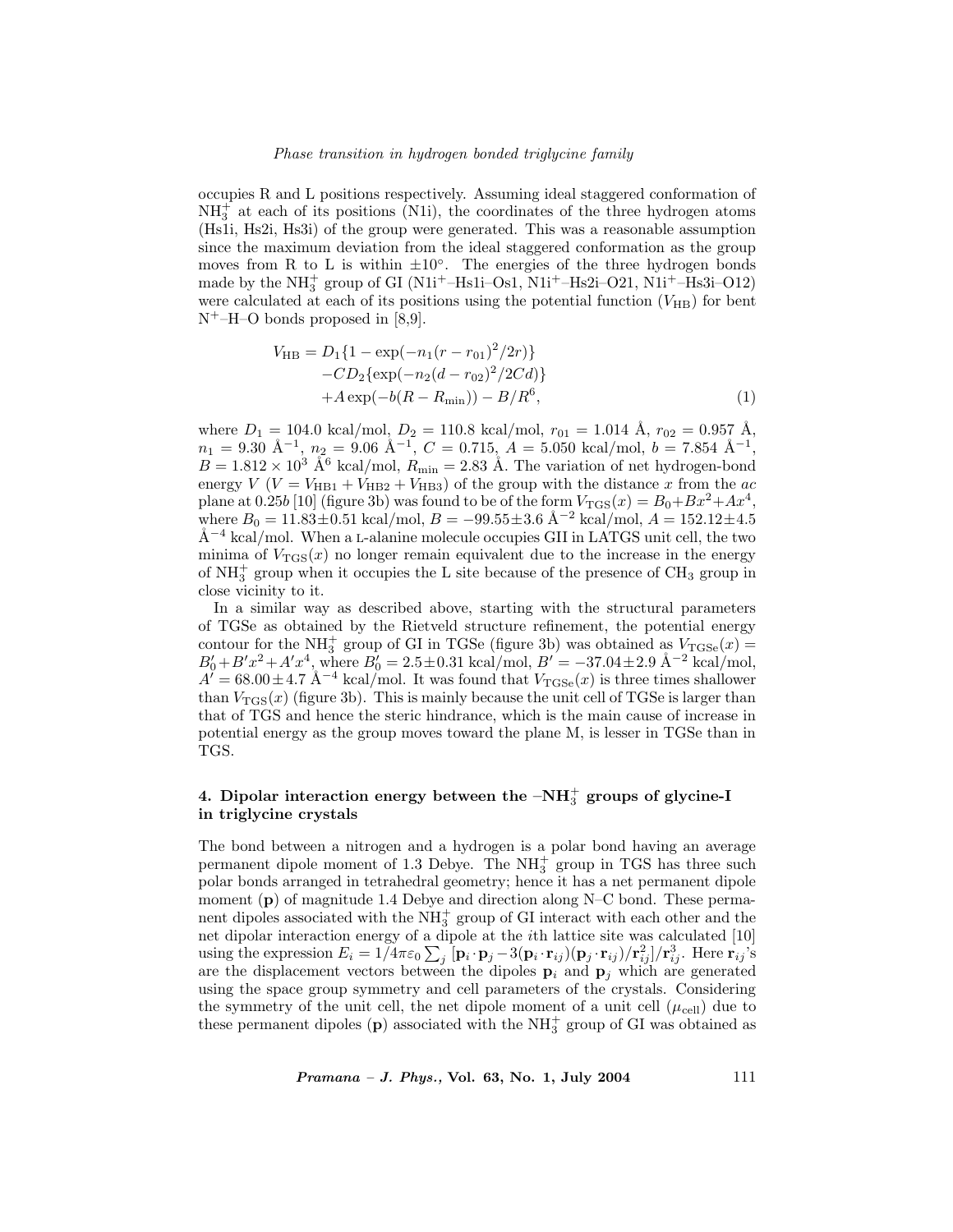R R Choudhury et al



**Figure 3.** (a) Flipping of the  $NH_3^+$  group of glycine-I. (b) Potential experienced by the  $NH_3^+$  group of glycine-I in TGS and TGSe.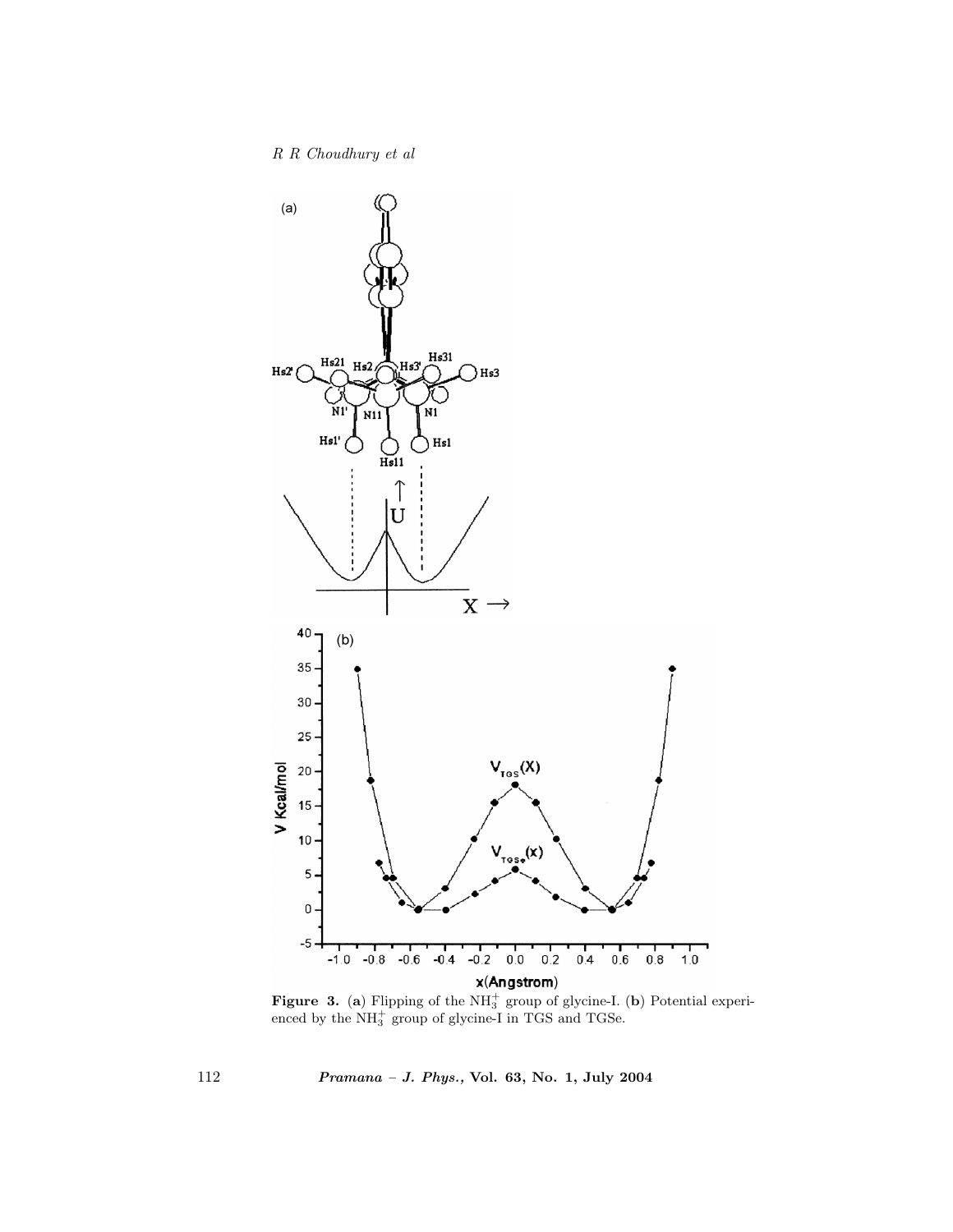$\mu_{cell} = 2(p_b)$ **b**, where  $p_b$  is the component of **p** along b-axis and  $\bar{b}$  is the unit vector **b.** Thus, the dipolar interaction energy  $(E_i)$  between the polar NH<sub>3</sub><sup>+</sup> groups of GI in TGS, as calculated using the structural parameters is −0.71 kcal/mol with the unit cell dipole moment ( $\mu_{cell}$ ) as 1.21 Debye. For TGSe, these values are  $-0.66$ kcal/mol and 1.21 Debye respectively. A decrease in the dipolar interaction energy  $(E_i)$  in TGSe as compared to that in TGS could be attributed to the increase in the distances  $(r_{ij})$  between the dipoles due to increase in the unit cell dimensions.

It is seen that the magnitude of dipolar interaction energy  $(E_i)$  of both TGS and TGSe are comparable with their respective thermal energies  $kT_c$  (0.64 kcal/mol and 0.58 kcal/mol, respectively) at the transition points indicating that the transition at  $T_c$  occurs due to a competition between ordering effect of these dipolar interactions and the disordering effect of the thermal energy. For  $T > T_c$  thermal energy dominates whereas for  $T < T_c$  dipolar ordering is more important.

### 5. Coupled anharmonic oscillator model for ferroelectrics

A unified oscillator model for order–disorder and displacive ferroelectrics has been proposed in [11–15]. This model consisted of an assembly of oscillators moving in the anharmonic potential  $V(x) = Ax^4 + Bx^2$  where x stands for the displacement of an oscillator,  $A$  is taken to be definitely positive, while  $B$  may be either positive or negative. The local potential  $V(x)$  seen by an oscillator had one or two minima depending on whether  $B$  was positive or negative. Also, a bilinear interaction between the oscillators of the system, which was treated in the Weiss molecular field approximation, was introduced which caused instability of the system. Lastly, the interaction of the oscillators with an external field E was considered. This model was described by a Hamiltonian  $H = (M/2)(dx/dt)^2 + Ax^4 + Bx^2 - \gamma \langle x \rangle x + Ex$ , where M is the mass of the oscillator and  $\gamma$  is the coupling constant. This system underwent a second-order phase transition in both  $B < 0$  and  $B > 0$  cases at a Curie temperature  $(T_c)$  which is determined by  $\gamma$ . Some important results of this model are as follows:

for  $B > 0$  or  $k_{\text{B}}T_{\text{c}} \geq B^2/4A$ : Displacive for  $B < 0$  and  $k_BT_c \ll B^2/4A$ : Order–Disorder  $T_{\rm c}/(B^2/4Ak_{\rm B}) = 2\gamma/|B|$  $x_0 = (|B|/2A)^{1/2}$  $\langle x \rangle/x_0 = [(\gamma - 2B)/2|B|]$  $\Delta S = k_B/2 \ln(3\gamma/2|B| - 2)$  when  $B > 0$  $\Delta S = k_B/2 \ln(3\gamma/|B| + 4)$  when  $B < 0$ .

We applied this coupled anharmonic oscillator model for describing the ferroelectric phase transition in triglycine family. In this case, the oscillator is the  $NH_3^+$ group of GI, which is known to play a vital role in the phase transition, the longrange dipolar interaction between the dipoles associated with these  $NH<sub>3</sub><sup>+</sup>$  groups causes the phase transition at  $T_c$ . The local potential  $V(x)$  experienced by this group was obtained as described above with the parameter  $x$  being the distance of the group from the mirror plane. In the calculations, the experimental value of  $T_c$  and the local potential parameters  $B = -99.55 \pm 3.6$  Å<sup>-2</sup> kcal/mol and  $A = 152.12 \pm 4.5$  Å<sup>-4</sup> kcal/mol of TGS were used to get the value of coupling constant  $\gamma_{\rm TGS} = 1.95$  kcal/mol  $\rm \AA^{-2}$  [10]. Using this value the mean interaction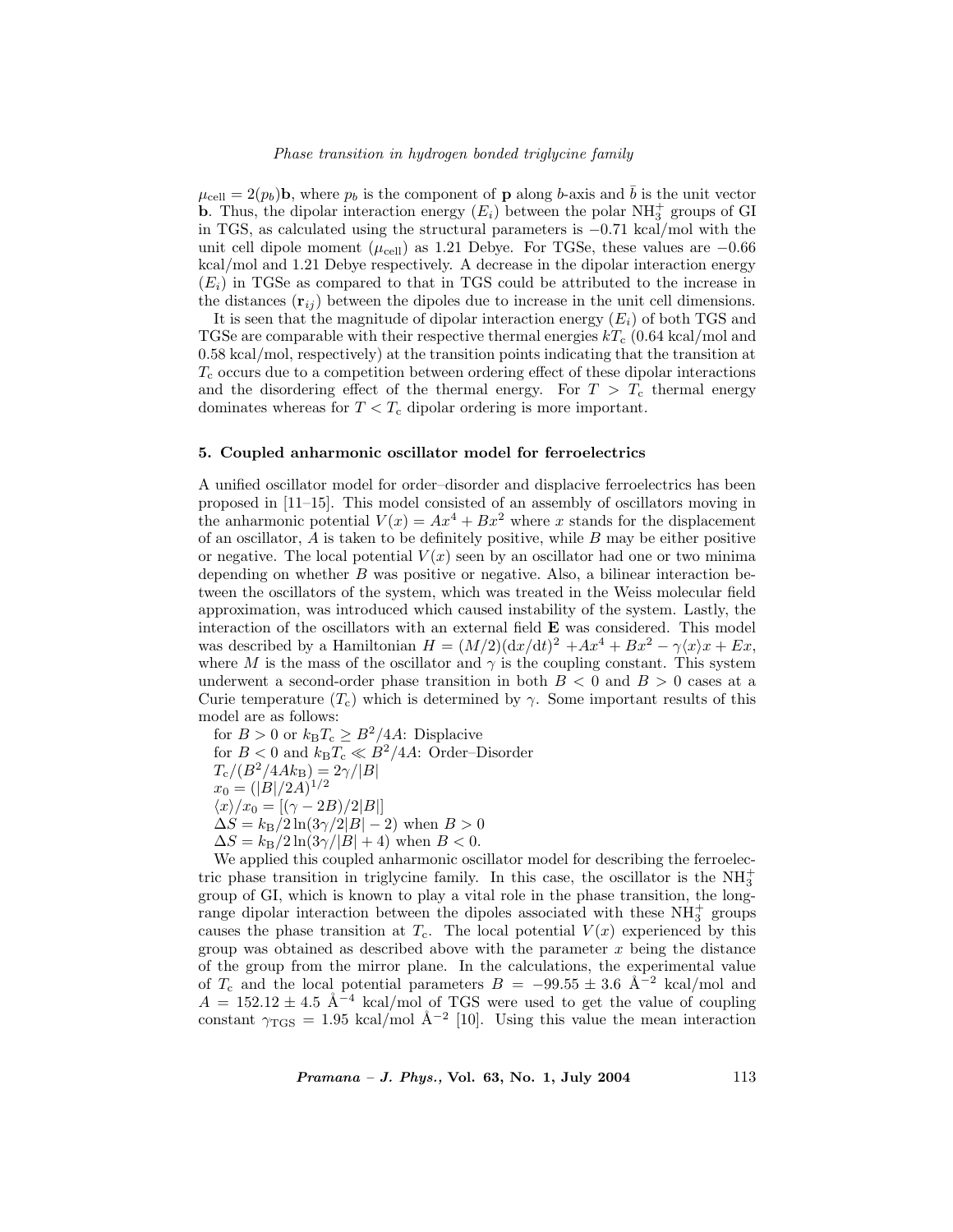### R R Choudhury et al

energy  $-\gamma_{\rm TGS}\langle x \rangle_{\rm TGS}^2$  of an oscillator in TGS was calculated to be  $-0.62$  kcal/mol. This value agrees well with the dipolar interaction energy  $E_i = -0.71$  kcal/mol calculated above, indicating that the model is well-suited to describe the phase transition.

Since TGS and TGSe are structurally very similar, it was assumed that the value of the coupling constant  $\gamma$  also to be the same, i.e.,  $\gamma_{\text{TGS}} \approx \gamma_{\text{TGS}} = 2 \text{ Å}^{-2}$ kcal/mol. Using this value of coupling constant along with the local potential parameters  $B' = -37.04 \pm 2.9 \text{ Å}^{-2}$  kcal/mol, and  $A' = 68.00 \pm 4.7 \text{ Å}^{-4}$  kcal/mol, the transition temperature for TGSe was estimated to be 273 K. This value agrees with the experimental value 295 K, indicating that the model describes the transition in TGSe as well. From these calculations, the average interaction energy  $-\gamma_{\text{TGSe}} \langle x \rangle_{\text{TGSe}}^2$  of an oscillator in TGSe is estimated to be  $-0.51$  kcal/mol, which is closer to the dipolar interaction energy  $E_i = -0.66$  kcal/mol as calculated above.

According to the coupled anharmonic oscillator model for ferroelectrics, the displacive character of the phase transition with  $B < 0$  increases as the height of the barrier  $(B^2/4A)$  between the two minima of local potential  $V(x)$  decreases. This becomes purely displacive for  $B^2/4A < kT_c$ . It was noticed that the local potential  $V(x)$  in TGSe is almost three times lower than that in TGS mainly because of the larger volume for the unit cell of TGSe. Hence, the phase transition in TGSe was expected to have more displacive character than that in TGS. This has been confirmed experimentally by a recent dielectric study [16].

# 6. Generalized effective field approach to the phase transition in triglycine crystals

Within the framework of a generalized effective field approach, characteristics of ferroelectric phase transition in TGS family was analysed [16] in which the effective field was given as

$$
E_{\text{eff}} = E + \beta P_d [1 + g(P_d/N\mu)^2 + h(P_d/N\mu)^4 + \cdots],
$$
\n(2)

where E is the external applied field,  $P_d$  is the dipolar polarization, N is the number of dipoles per unit volume, g and h are dimensionless coefficients and  $\mu$  is an elementary dipole moment. The equation of state and Curie temperature were given as  $P_{\rm d}/N\mu = \tanh(\mu E_{\rm eff}/k_BT)$  and  $T_{\rm c} = \beta N\mu^2/k_B$ . If the elementary dipole  $\mu$  is considered to be the unit cell dipole  $(\mu_{cell})$  which results from the dipoles associated with the polar  $NH_3^+$  group of GI, the values of the transition temperatures for TGS and TGSe becomes  $(T_c)_{TGS} \approx N\mu_{cell}^2/k_B = 382 \text{ K}$  and  $(T_c)_{TGS} \approx N\mu_{cell}^2/k_B = 365$ K (since  $\beta \approx 4\pi T_c/C$  for both TGS as well as TGSe is close to unity). These values are of the order of the experimentally obtained values 322 K, 295 K for TGS and TGSe respectively indicating that the assumption  $\mu \approx \mu_{cell}$  is reasonable.

It has been stated earlier that the polarization direction of unit cell in which one of the glycine sites is occupied by an alanine molecule is frozen as a result of the substitution of alanine in TGS. If the number of such unit cells per unit volume is  $N_a$  then the bias field  $(E_a)$  due to these irreversible dipoles can be obtained within the framework of generalized effective field approach as:  $E_a = \beta N_a \mu_{cell}$ . For 2% alanine in a LATGS crystal [17], the internal bias field will be around 11.4 kV/cm